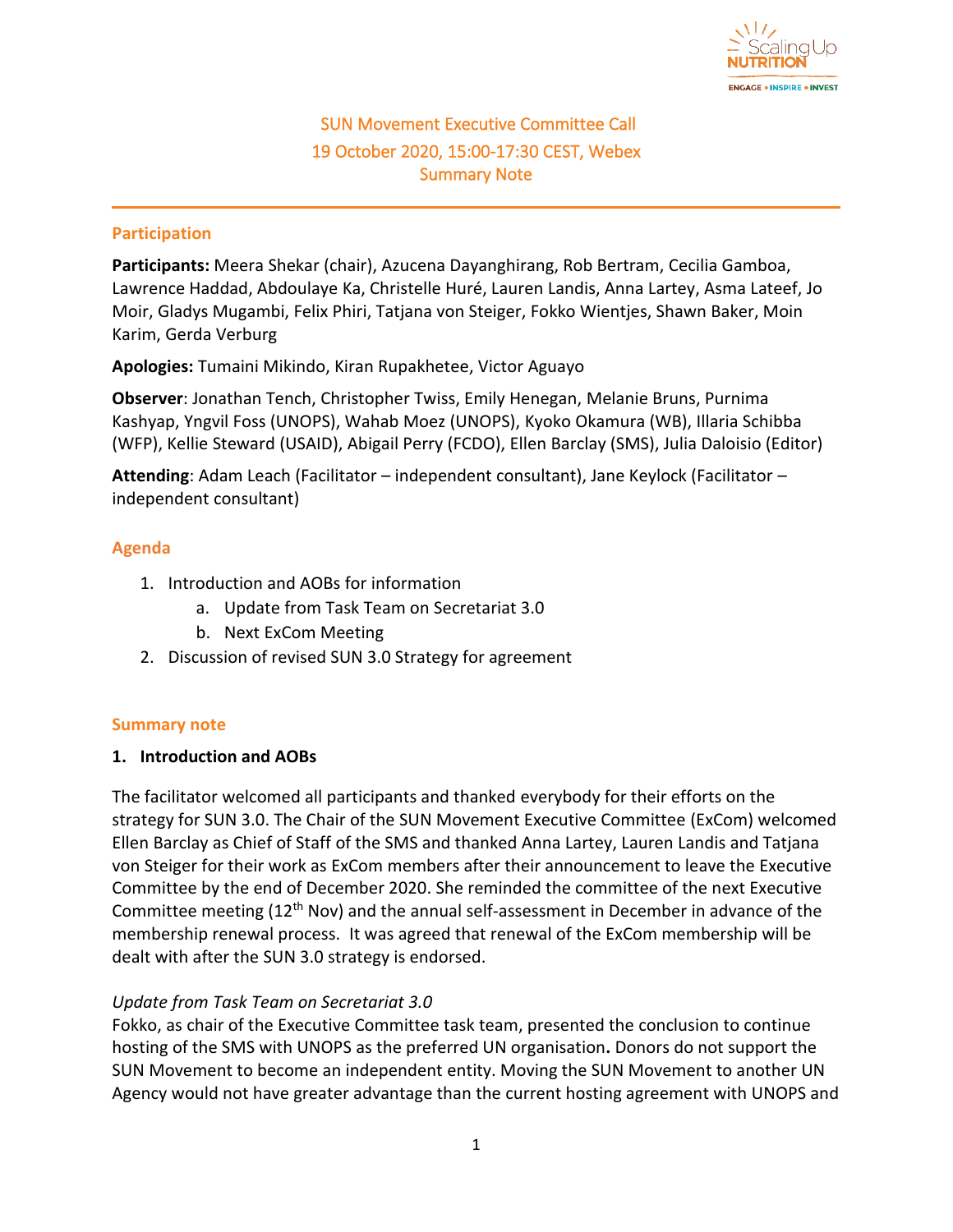would require additional cost and time for the relocation. UNOPS has developed new operating instructions and is close to an agreement with the task team on behalf of the SUN Movement. A Functional review of the SMS was discussed and will be agreed upon with the entire ExCom after the adoption of the new strategy by the Lead Group. A high-level functional review including the whole Global Support System will be part of this.

## *Key decisions and follow up:*

- *The Executive Committee approved the recommendation by the Task Team on the Secretariat 3.0 to continue the hosting of the SMS by UNOPS.*
- *The Chair and Vice chair will submit an update on the SUN 3.0 Strategy development for the SUN Movement Newsletter to inform members of the Movement on the strategy development.*
- *An additional Executive Committee meeting is proposed for 11 December 2020 to discuss issues arising following the Lead Group meeting on the Strategy (agenda items to be considered include membership, chair and ToR for the Executive Committee).*

## **2. Discussion of revised SUN 3.0 Strategy**

Executive Committee members thanked the writers of the strategy for their efforts and had the opportunity to flag key concerns about the current version of the Strategy. It was agreed that key concerns raised today with proposed revisions can be included. The external editor (Julia D'Aloisio, made available by UNICEF) will develop an edited version which will be shared with the Executive Committee in advance of their meeting the 11 November 2020. After that, the Strategy will be shared with Lead Group Chair and Lead Group for discussion and decision (7 December 2020).

Concerns were raised about the concept of the 'Country Coordinator'. Emphasis should be on the role and task of 'coordination' and institutional arrangements rather than a person/functional name and countries should be able to shape it based on what meets their needs and context. The proposed requirement that the focal point should be based in the financial/planning ministries of the government was questioned, as this is dependent on what is feasible for countries. There is agreement to strive for having a person responsible for nutrition at the highest *possible political* level. It was agreed that the language on 'Country Coordinator' needs to be clarified as not being prescriptive and that location, title and function have to decided by each member country.

Other concerns were raised on the proposal for an additional Academia Network (or alternatively Women or Youth). Questions were raised about the potential value add (noting that this relates to evidence-based results) and the additional challenge for funding the networks. It was agreed that the additional network should be expressed in the Strategy as a matter for exploration and development and the initiation of new networks.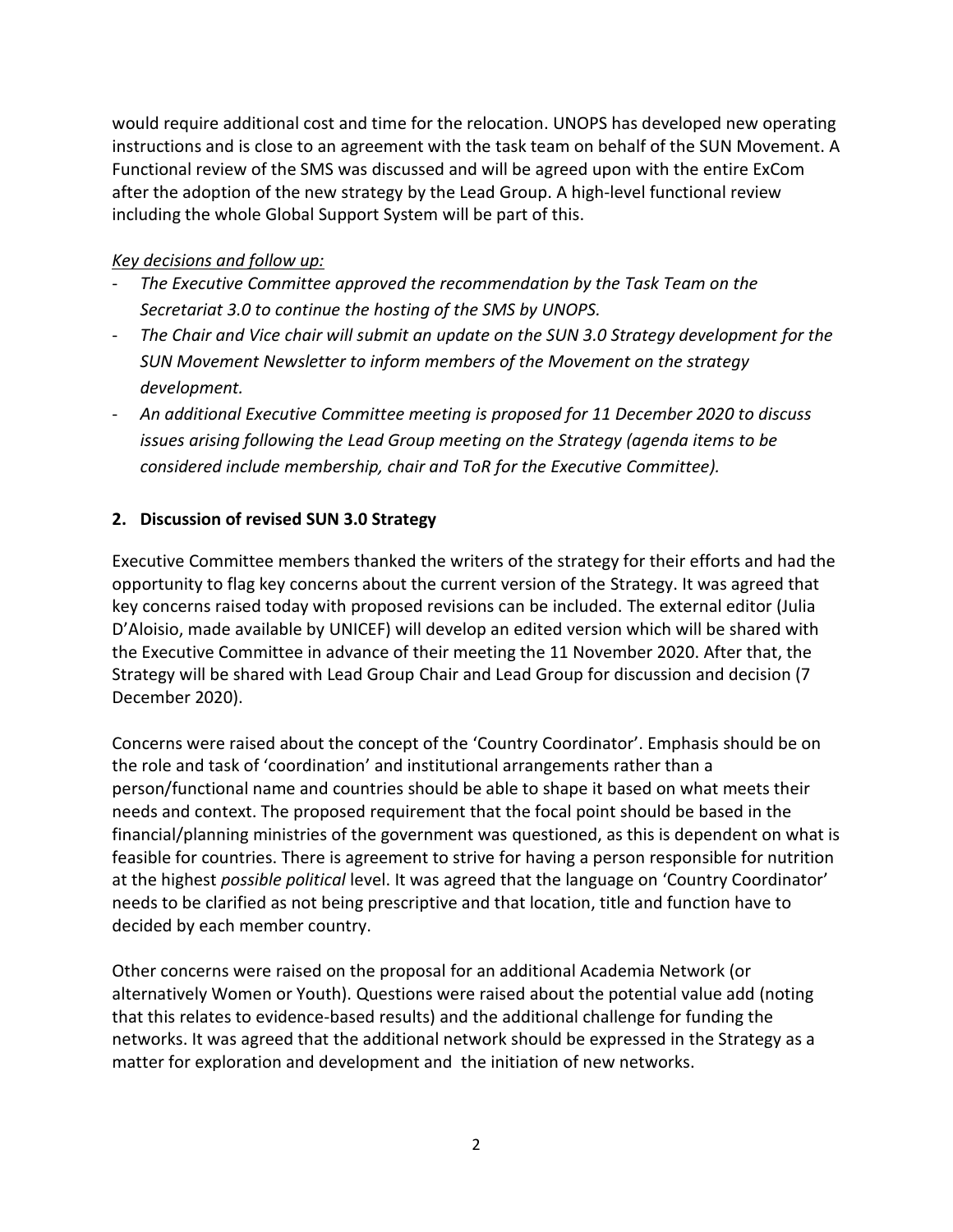There was discussion about the inclusion of budget figures for the Global Support System (SMS and Networks (CSN, SBN, UNN, and SDN)) and concerns expressed about including budgets in a strategy and better included in an operational plan (with more realistic detail and standards). Following a proposal presented by Jo and based on consensus between SDN Executive Committee and GSS, the Executive Committee agreed to include illustrative, indicative cost figures and associated narrative. There was also agreement on using country examples to illustrate costs at country level.

Comments were made in regard of the Executive Committee ToR, membership, and the independent chair. One member suggested [chair from the donor network could lead to pressure on members who receive funding from that particular donor. Several members suggested need to build on the existing process to be inclusive, transparent, and rigorous to elect the Executive Committee chair. On the ExCom composition, it was emphasised that all networks should have equal representation. There was no conclusion on whether an additional youth member would be part of the CSN network and if the UNOPS seat is considered as a UNN member or merely an ex-officio member on behalf of the hosting agency. Caution was expressed about increasing the number of Executive Committee members above 25 members. It was agreed that the Terms of Reference for the Executive Committee, appropriate to the operationalisation of SUN 3.0, including a transparent appointment process for new members, should be discussed and agreed following the Lead Group meeting and in alignment with operationalisation.

Additional remarks and comments by Executive committee members included the following:

- Include the role of the SMS to liaise with the networks and that both the SMS and the networks should support ExCom members from SUN countries;
- Still too little emphasis on the progress made by countries with countries leading and networks who are already coordinating on a regional level and a focus on using what already exists;
- An update is needed on the Pooled Fund Section;
- More reference to the private sector, food systems and incorporate food fortification with nutrition sensitive investments;
- Coordination with the UN and UN Resident Coordinators at country level;
- Proposed text on the flow of the Theory of Change is welcomed but should not change the Summary of Strategic Objectives (original ToC).
- To be made clearer that the process of appointing Lead Group members is undertaken by the Secretary General's office, based on UN diversity criteria, however SUN Movement members can propose candidates through nominations process.
- Executive Committee members are invited to follow up with the facilitators to include textual changes in line with the above.